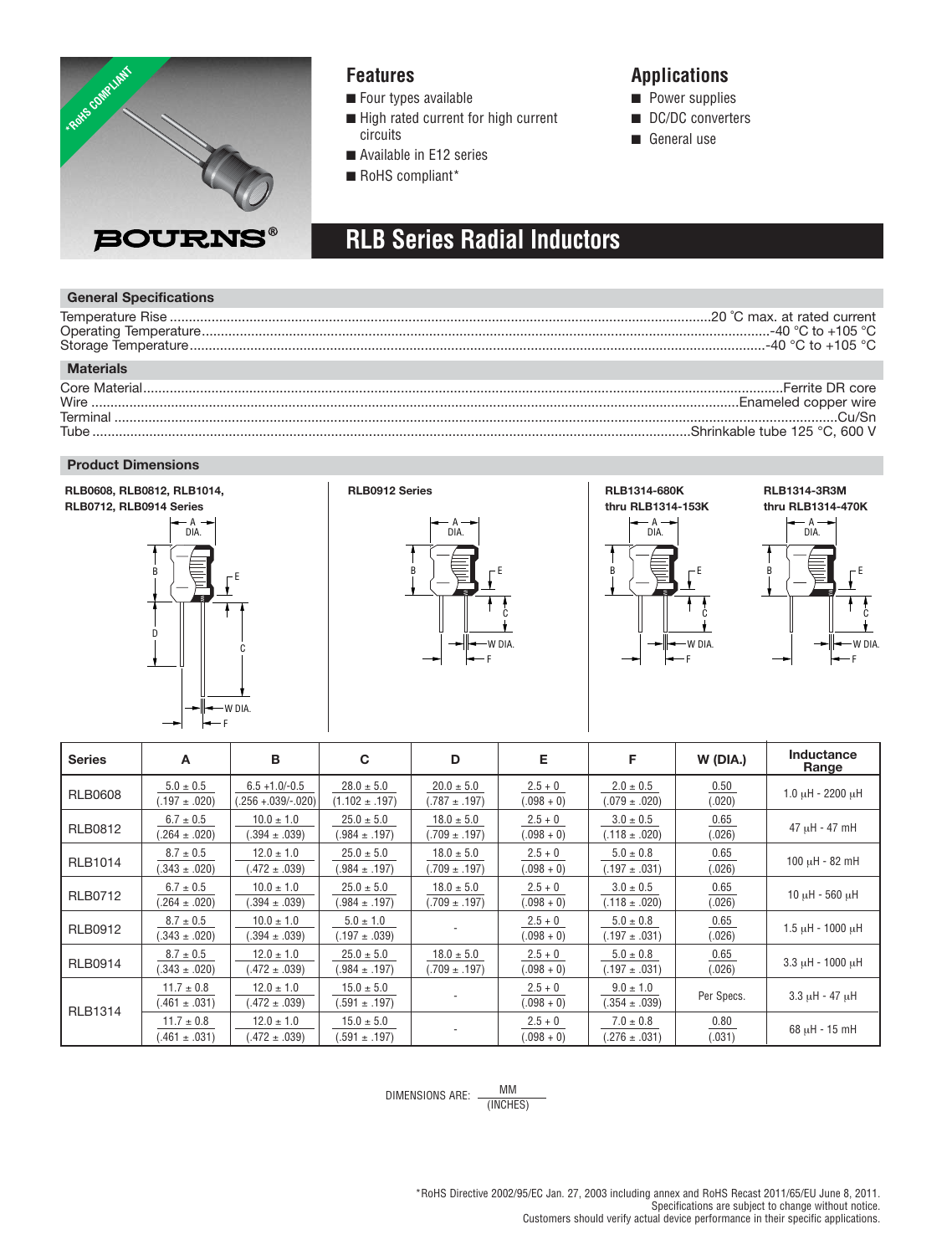$\searrow$ 

### **BOURNS®**

#### **Electrical Schematic**

 $\circlearrowright$ 

**Typical Part Marking**



Inductance Code: - First two digits are significant - Third digit represents the number of zeroes to follow

### **RLB0608 Series Electrical Characteristics**

eeeeeee:  $0000$ 

| <b>BOURNS Part No.</b> | Inductance<br>$(\mu H)$ | Q<br>ref. | Test freq. (MHz)<br>L, Q | <b>SRF</b><br>(MHz) min. | <b>RDC</b><br>$(\Omega)$ max. | <b>IDC</b><br>(mA) max. |
|------------------------|-------------------------|-----------|--------------------------|--------------------------|-------------------------------|-------------------------|
| RLB0608-1R0ML          | $1.0 \pm 20 \%$         | 60        | 7.96                     | 105.0                    | 0.10                          | 1030                    |
| RLB0608-1R2ML          | $1.2 \pm 20 \%$         | 60        | 7.96                     | 90.0                     | 0.15                          | 980                     |
| RLB0608-1R5ML          | $1.5 \pm 20$ %          | 60        | 7.96                     | 75.0                     | 0.20                          | 920                     |
| RLB0608-1R8ML          | $1.8 \pm 20 \%$         | 60        | 7.96                     | 70.0                     | 0.22                          | 880                     |
| RLB0608-2R2ML          | $2.2 \pm 20 %$          | 60        | 7.96                     | 65.0                     | 0.24                          | 830                     |
| RLB0608-2R7ML          | $2.7 \pm 20 \%$         | 60        | 7.96                     | 60.0                     | 0.27                          | 790                     |
| RLB0608-3R3ML          | $3.3\pm20$ %            | 60        | 7.96                     | 50.0                     | 0.30                          | 750                     |
| RLB0608-3R9ML          | $3.9 \pm 20$ %          | 60        | 7.96                     | 45.0                     | 0.30                          | 720                     |
| RLB0608-4R7ML          | $4.7 \pm 20 \%$         | 60        | 7.96                     | 40.0                     | 0.35                          | 670                     |
| <b>RLB0608-5R6KL</b>   | $5.6 \pm 10 \%$         | 60        | 7.96                     | 35.0                     | 0.35                          | 640                     |
| <b>RLB0608-6R8KL</b>   | $6.8 \pm 10 \%$         | 60        | 7.96                     | 30.0                     | 0.40                          | 620                     |
| RLB0608-8R2KL          | $8.2 \pm 10 \%$         | 60        | 7.96                     | 25.0                     | 0.40                          | 590                     |
| RLB0608-100KL          | $10.0 \pm 10 \%$        | 60        | 2.52                     | 20.0                     | 0.45                          | 550                     |
| RLB0608-120KL          | $12.0 \pm 10 \%$        | 60        | 2.52                     | 15.0                     | 0.50                          | 530                     |
| RLB0608-150KL          | $15.0 \pm 10$ %         | 60        | 2.52                     | 13.0                     | 0.55                          | 500                     |
| RLB0608-180KL          | $18.0 \pm 10 \%$        | 60        | 2.52                     | 11.0                     | 0.60                          | 480                     |
| RLB0608-220KL          | $22.0 \pm 10 \%$        | 60        | 2.52                     | 10.0                     | 0.65                          | 460                     |
| RLB0608-270KL          | $27.0 \pm 10 \%$        | 50        | 2.52                     | 9.0                      | 0.75                          | 430                     |
| RLB0608-330KL          | $33.0 \pm 10 \%$        | 50        | 2.52                     | 8.0                      | 0.85                          | 410                     |
| RLB0608-390KL          | $39.0 \pm 10 \%$        | 50        | 2.52                     | 7.5                      | 0.90                          | 390                     |
| RLB0608-470KL          | $47.0 \pm 10 \%$        | 50        | 2.52                     | 7.0                      | 1.00                          | 370                     |
| RLB0608-560KL          | $56.0 \pm 10 \%$        | 50        | 2.52                     | 6.5                      | 1.20                          | 350                     |
| RLB0608-680KL          | $68.0 \pm 10 \%$        | 50        | 2.52                     | 6.0                      | 1.30                          | 340                     |
| RLB0608-820KL          | $82.0 \pm 10 \%$        | 50        | 2.52                     | 5.5                      | 1.50                          | 320                     |
| RLB0608-101KL          | $100.0 \pm 10 \%$       | 50        | 0.796                    | 5.0                      | 1.70                          | 305                     |
| RLB0608-121KL          | $120.0 \pm 10 %$        | 50        | 0.796                    | 4.8                      | 1.90                          | 290                     |
| RLB0608-151KL          | $150.0 \pm 10$ %        | 50        | 0.796                    | 4.4                      | 2.10                          | 275                     |
| RLB0608-181KL          | $180.0 \pm 10$ %        | 50        | 0.796                    | 4.2                      | 2.30                          | 235                     |
| RLB0608-221KL          | $220.0 \pm 10 \%$       | 45        | 0.796                    | 3.8                      | 2.50                          | 200                     |
| RLB0608-271KL          | $270.0 \pm 10 \%$       | 45        | 0.796                    | 3.6                      | 2.75                          | 180                     |
| RLB0608-331KL          | $330.0 \pm 10 \%$       | 45        | 0.796                    | 3.3                      | 4.68                          | 165                     |
| RLB0608-391KL          | $390.0 \pm 10 \%$       | 45        | 0.796                    | 3.0                      | 6.00                          | 150                     |
| RLB0608-471KL          | $470.0 \pm 10 \%$       | 55        | 0.796                    | 2.8                      | 6.50                          | 140                     |
| RLB0608-561KL          | $560.0 \pm 10 \%$       | 55        | 0.796                    | 2.4                      | 8.50                          | 135                     |
| RLB0608-681KL          | $680.0 \pm 10$ %        | 55        | 0.796                    | 2.2                      | 9.00                          | 125                     |
| RLB0608-821KL          | $820.0 \pm 10 \%$       | 55        | 0.796                    | 2.0                      | 9.60                          | 120                     |
| RLB0608-102KL          | $1000.0 \pm 10 \%$      | 55        | 0.252                    | 1.8                      | 11.50                         | 100                     |
| RLB0608-152KL          | $1500.0 \pm 10 %$       | 50        | 0.252                    | 1.4                      | 15.00                         | 100                     |
| RLB0608-222KL          | $2200.0 \pm 10 %$       | 50        | 0.252                    | 1.0                      | 20.00                         | 85                      |

Packaging: 800 pieces per bag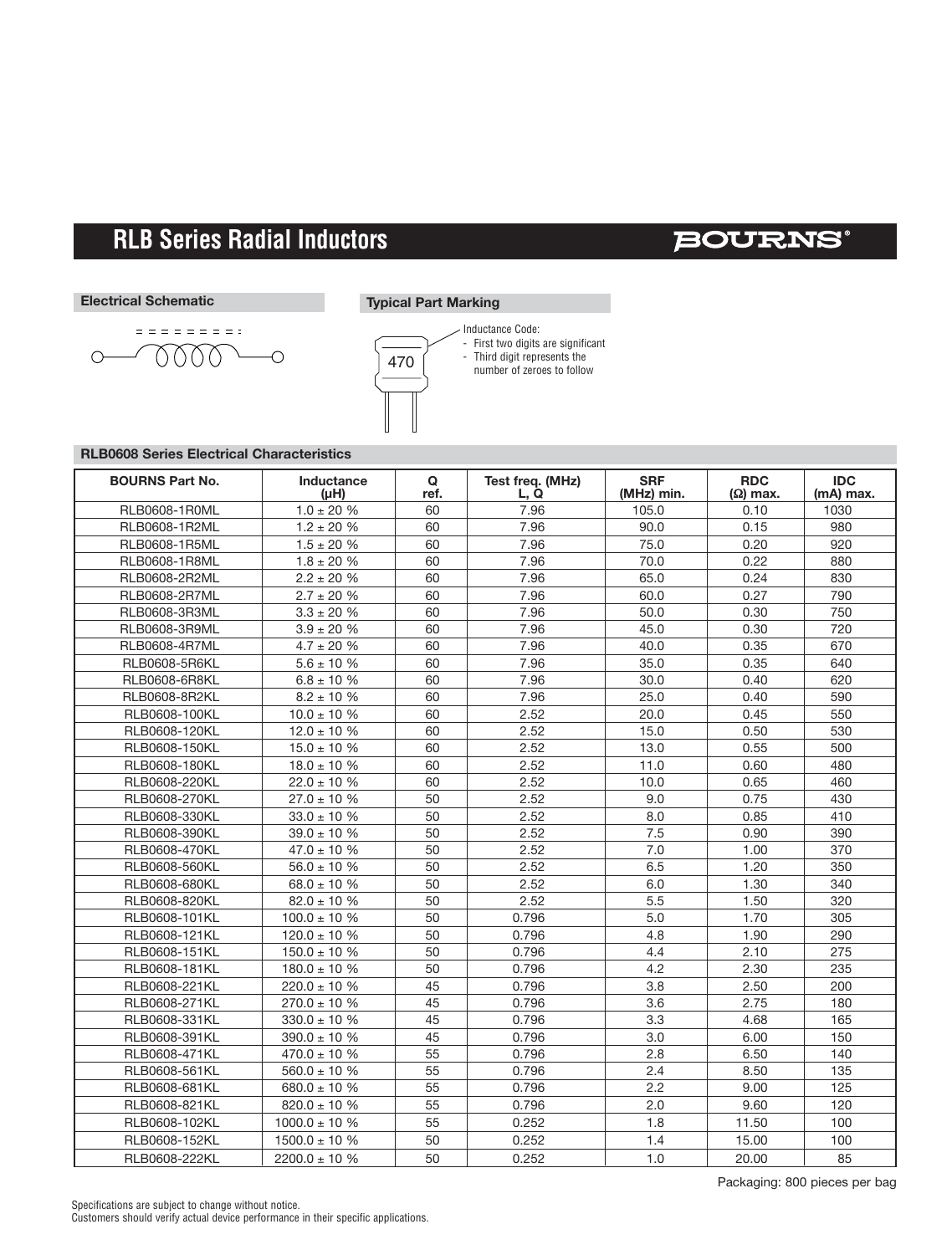## **BOURNS®**

### **RLB0812 Series Electrical Characteristics**

| <b>BOURNS Part No.</b> | Inductance        | Q    | Test freq. (MHz) | <b>SRF</b> | <b>RDC</b>      | <b>IDC</b> |
|------------------------|-------------------|------|------------------|------------|-----------------|------------|
|                        | (µH)              | ref. | L.Q              | (MHz) min. | $(\Omega)$ max. | (mA) max.  |
| RLB0812-470KL          | $47 \pm 10$ %     | 30   | 2.52             | 6.00       | 0.40            | 450        |
| RLB0812-560KL          | $56 \pm 10 \%$    | 30   | 2.52             | 5.50       | 0.45            | 400        |
| RLB0812-680KL          | $68 \pm 10 \%$    | 30   | 2.52             | 5.00       | 0.50            | 360        |
| RLB0812-820KL          | $82 \pm 10$ %     | 30   | 2.52             | 4.50       | 0.50            | 340        |
| RLB0812-101KL          | $100 \pm 10 \%$   | 45   | 0.796            | 4.20       | 0.60            | 320        |
| RLB0812-121KL          | $120 \pm 10$ %    | 45   | 0.796            | 3.60       | 0.70            | 300        |
| RLB0812-151KL          | $150 \pm 10$ %    | 45   | 0.796            | 3.40       | 0.90            | 280        |
| RLB0812-181KL          | $180 \pm 10 \%$   | 45   | 0.796            | 3.20       | 1.00            | 260        |
| RLB0812-221KL          | $220 \pm 10$ %    | 45   | 0.796            | 3.00       | 1.20            | 240        |
| RLB0812-271KL          | $270 \pm 10 \%$   | 45   | 0.796            | 2.80       | 1.40            | 220        |
| RLB0812-331KL          | $330 \pm 10$ %    | 45   | 0.796            | 2.50       | 1.60            | 200        |
| RLB0812-391KL          | $390 \pm 10$ %    | 45   | 0.796            | 2.30       | 1.80            | 180        |
| RLB0812-471KL          | $470 \pm 10 \%$   | 45   | 0.796            | 2.20       | 2.00            | 160        |
| RLB0812-561KL          | $560 \pm 10 \%$   | 45   | 0.796            | 2.00       | 2.50            | 150        |
| RLB0812-681KL          | $680 \pm 10 \%$   | 45   | 0.796            | 1.70       | 2.90            | 140        |
| RLB0812-821KL          | $820 \pm 10$ %    | 45   | 0.796            | 1.50       | 3.10            | 130        |
| RLB0812-102KL          | $1000 \pm 10 \%$  | 45   | 0.252            | 1.40       | 3.90            | 120        |
| RLB0812-122KL          | $1200 \pm 10$ %   | 60   | 0.252            | 1.10       | 4.40            | 110        |
| RLB0812-152KL          | $1500 \pm 10$ %   | 60   | 0.252            | 0.90       | 6.00            | 100        |
| RLB0812-182KL          | $1800 \pm 10 \%$  | 60   | 0.252            | 0.80       | 7.00            | 90         |
| RLB0812-222KL          | $2200 \pm 10$ %   | 60   | 0.252            | 0.75       | 8.00            | 80         |
| RLB0812-272KL          | $2700 \pm 10 \%$  | 60   | 0.252            | 0.70       | 9.00            | 70         |
| RLB0812-332KL          | $3300 \pm 10$ %   | 60   | 0.252            | 0.60       | 12.00           | 60         |
| RLB0812-392KL          | $3900 \pm 10$ %   | 60   | 0.252            | 0.55       | 14.00           | 55         |
| RLB0812-472KL          | $4700 \pm 10 \%$  | 60   | 0.252            | 0.50       | 16.00           | 50         |
| RLB0812-562KL          | $5600 \pm 10 \%$  | 60   | 0.252            | 0.48       | 18.00           | 45         |
| RLB0812-682KL          | $6800 \pm 10 %$   | 60   | 0.252            | 0.44       | 24.00           | 40         |
| RLB0812-822KL          | $8200 \pm 10$ %   | 60   | 0.252            | 0.40       | 30.00           | 36         |
| RLB0812-103KL          | $10000 \pm 10 \%$ | 60   | 0.0796           | 0.36       | 39.00           | 34         |
| RLB0812-123KL          | $12000 \pm 10 %$  | 60   | 0.0796           | 0.32       | 46.00           | 32         |
| RLB0812-153KL          | $15000 \pm 10 \%$ | 60   | 0.0796           | 0.30       | 54.00           | 30         |
| RLB0812-183KL          | $18000 \pm 10 \%$ | 60   | 0.0796           | 0.28       | 76.00           | 27         |
| RLB0812-223KL          | $22000 \pm 10 %$  | 60   | 0.0796           | 0.24       | 92.00           | 25         |
| RLB0812-273KL          | $27000 \pm 10 \%$ | 60   | 0.0796           | 0.20       | 102.00          | 22         |
| RLB0812-333KL          | $33000 \pm 10 \%$ | 60   | 0.0796           | 0.16       | 140.00          | 20         |
| RLB0812-393KL          | $39000 \pm 10 \%$ | 60   | 0.0796           | 0.13       | 150.00          | 18         |
| RLB0812-473KL          | $47000 \pm 10 \%$ | 60   | 0.0796           | 0.10       | 162.00          | 16         |

Packaging: 400 pieces per bag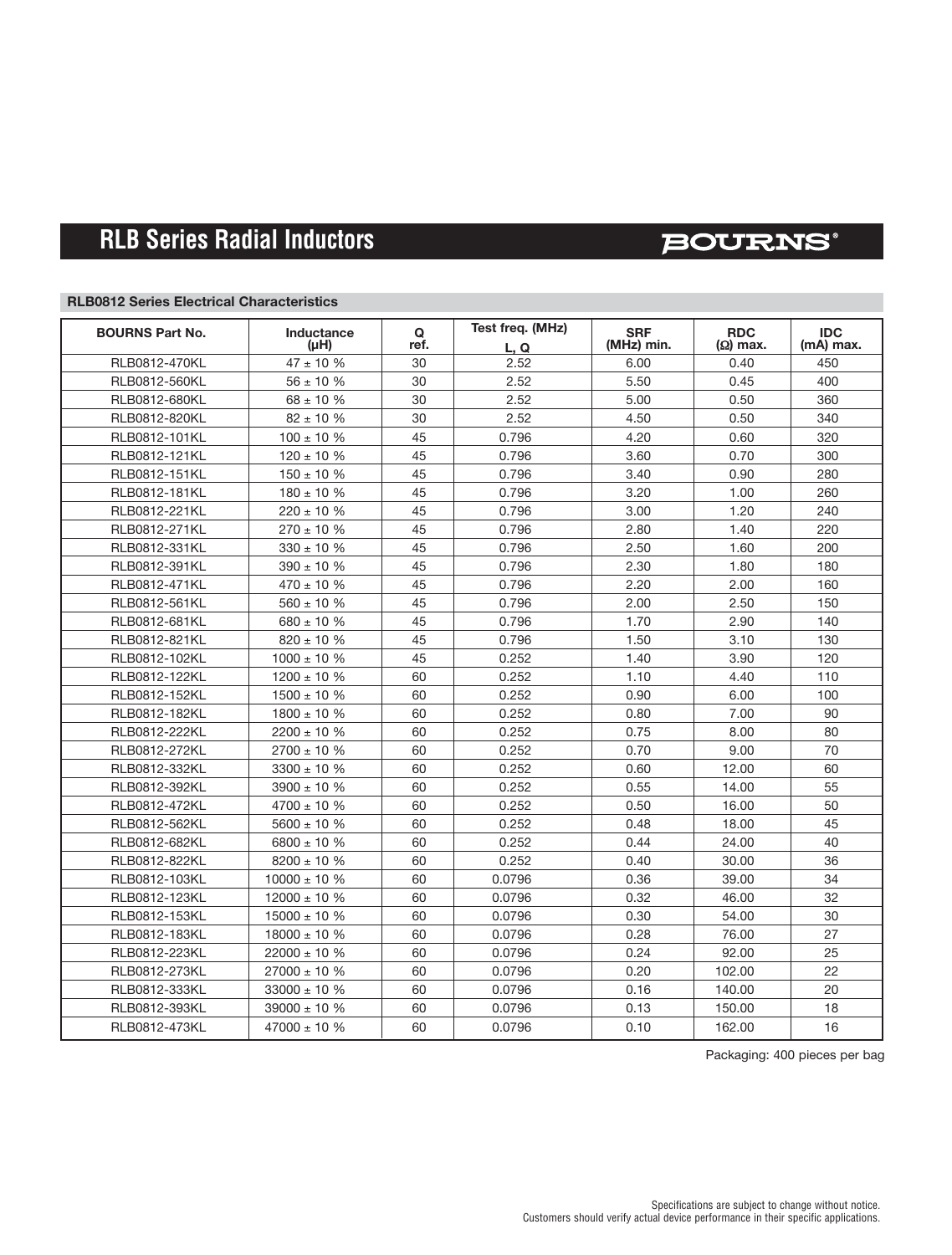### **BOURNS**®

### **RLB1014 Series Electrical Characteristics**

| <b>BOURNS Part No.</b> | Inductance<br>(µH) | Q<br>ref. | Test freq. (KHz)<br>L, Q | <b>SRF</b><br>(MHz) min. | <b>RDC</b><br>$(\Omega)$ max. | <b>IDC</b><br>(mA) max. |
|------------------------|--------------------|-----------|--------------------------|--------------------------|-------------------------------|-------------------------|
| RLB1014-101KL          | $100 \pm 10 \%$    | 45        | 796.0                    | 3.20                     | 0.85                          | 350                     |
| RLB1014-121KL          | $120 \pm 10 \%$    | 45        | 796.0                    | 3.00                     | 0.95                          | 330                     |
| RLB1014-151KL          | $150 \pm 10$ %     | 45        | 796.0                    | 2.80                     | 1.05                          | 310                     |
| RLB1014-181KL          | $180 \pm 10 \%$    | 45        | 796.0                    | 2.50                     | 1.15                          | 300                     |
| RLB1014-221KL          | $220 \pm 10 %$     | 40        | 796.0                    | 2.10                     | 1.30                          | 280                     |
| RLB1014-271KL          | $270 \pm 10 \%$    | 40        | 796.0                    | 2.00                     | 1.50                          | 260                     |
| RLB1014-331KL          | $330 \pm 10$ %     | 40        | 796.0                    | 1.95                     | 1.70                          | 240                     |
| RLB1014-391KL          | $390 \pm 10 \%$    | 40        | 796.0                    | 1.85                     | 1.85                          | 230                     |
| RLB1014-471KL          | $470 \pm 10 \%$    | 35        | 796.0                    | 1.55                     | 2.30                          | 210                     |
| RLB1014-561KL          | $560 \pm 10 \%$    | 35        | 796.0                    | 1.30                     | 2.55                          | 200                     |
| RLB1014-681KL          | $680 \pm 10 \%$    | 35        | 796.0                    | 1.15                     | 2.85                          | 190                     |
| RLB1014-821KL          | $820 \pm 10 \%$    | 35        | 796.0                    | 1.00                     | 3.10                          | 180                     |
| RLB1014-102KL          | $1000 \pm 10 \%$   | 50        | 252.0                    | 0.90                     | 4.10                          | 160                     |
| RLB1014-122KL          | $1200 \pm 10 \%$   | 50        | 252.0                    | 0.80                     | 4.70                          | 150                     |
| RLB1014-152KL          | $1500 \pm 10$ %    | 50        | 252.0                    | 0.70                     | 5.80                          | 130                     |
| RLB1014-182KL          | $1800 \pm 10 %$    | 50        | 252.0                    | 0.60                     | 7.40                          | 115                     |
| RLB1014-222KL          | $2200 \pm 10 \%$   | 50        | 252.0                    | 0.55                     | 8.40                          | 110                     |
| RLB1014-272KL          | $2700 \pm 10 \%$   | 50        | 252.0                    | 0.50                     | 9.60                          | 95                      |
| RLB1014-332KL          | $3300 \pm 10 \%$   | 50        | 252.0                    | 0.45                     | 10.50                         | 80                      |
| RLB1014-392KL          | $3900 \pm 10 \%$   | 50        | 252.0                    | 0.40                     | 12.00                         | 70                      |
| RLB1014-472KL          | $4700 \pm 10 \%$   | 45        | 252.0                    | 0.38                     | 14.00                         | 65                      |
| RLB1014-562KL          | $5600 \pm 10 \%$   | 45        | 252.0                    | 0.36                     | 16.00                         | 60                      |
| RLB1014-682KL          | $6800 \pm 10 \%$   | 40        | 252.0                    | 0.34                     | 18.00                         | 55                      |
| RLB1014-822KL          | $8200 \pm 10 \%$   | 40        | 252.0                    | 0.32                     | 24.50                         | 50                      |
| RLB1014-103KL          | $10000 \pm 10 \%$  | 50        | 79.6                     | 0.30                     | 32.00                         | 45                      |
| RLB1014-123KL          | $12000 \pm 10 \%$  | 50        | 79.6                     | 0.28                     | 36.00                         | 40                      |
| RLB1014-153KL          | $15000 \pm 10 %$   | 50        | 79.6                     | 0.26                     | 48.00                         | 35                      |
| RLB1014-183KL          | $18000 \pm 10 \%$  | 45        | 79.6                     | 0.24                     | 52.00                         | 30                      |
| RLB1014-223KL          | $22000 \pm 10 \%$  | 45        | 79.6                     | 0.22                     | 58.00                         | 28                      |
| RLB1014-273KL          | $27000 \pm 10 \%$  | 45        | 79.6                     | 0.20                     | 62.00                         | 26                      |
| RLB1014-333KL          | $33000 \pm 10 \%$  | 45        | 79.6                     | 0.18                     | 90.00                         | 24                      |
| RLB1014-393KL          | $39000 \pm 10 \%$  | 40        | 79.6                     | 0.17                     | 100.00                        | 22                      |
| RLB1014-473KL          | $47000 \pm 10 \%$  | 35        | 79.6                     | 0.16                     | 150.00                        | 20                      |
| RLB1014-563KL          | $56000 \pm 10 %$   | 35        | 79.6                     | 0.15                     | 200.00                        | 18                      |
| RLB1014-683KL          | 68000 $\pm$ 10 %   | 35        | 79.6                     | 0.14                     | 220.00                        | 16                      |
| RLB1014-823KL          | $82000 \pm 10 \%$  | 30        | 79.6                     | 0.12                     | 240.00                        | 14                      |

Packaging: 150 pieces per bag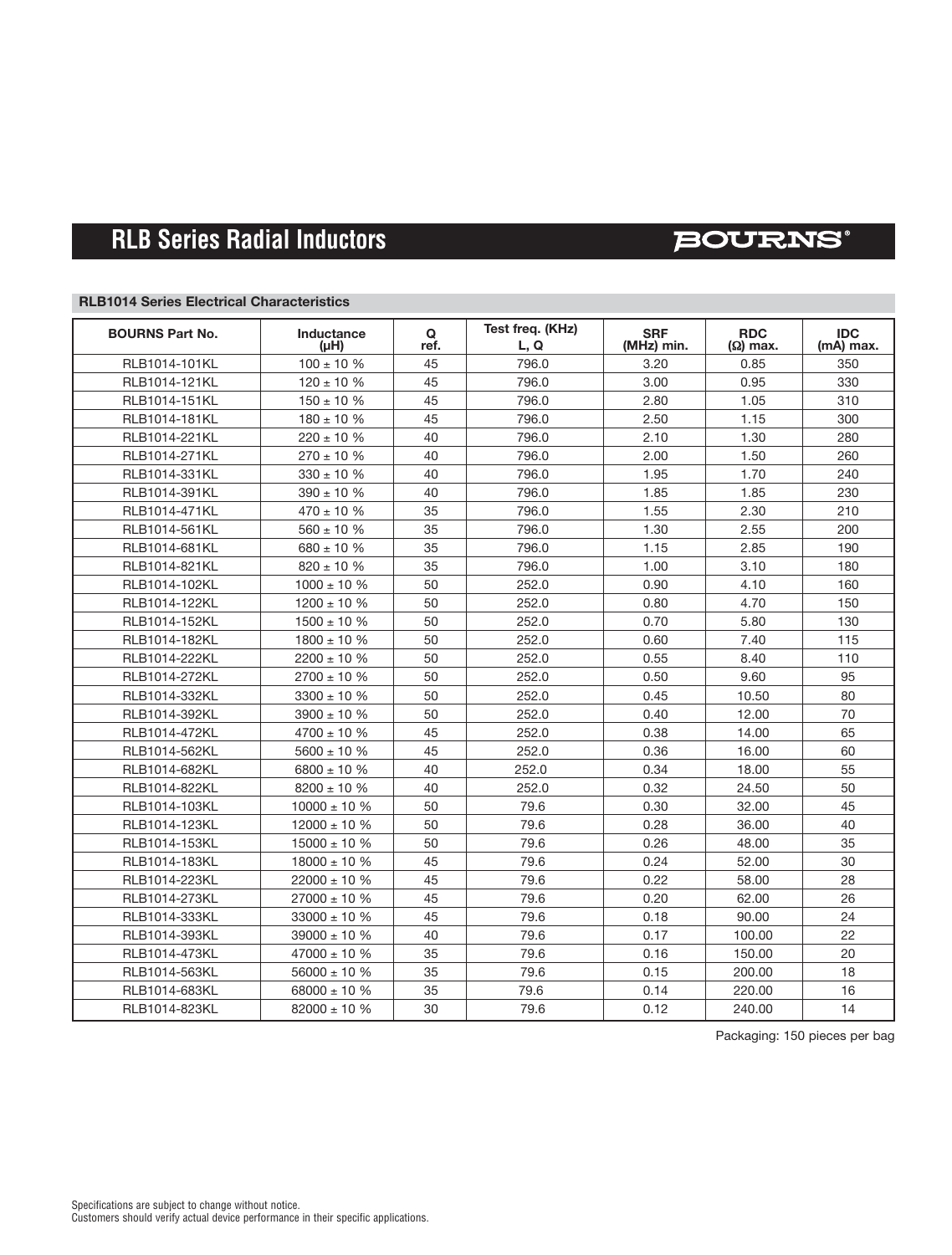## **BOURNS®**

#### **RLB0712 Series Electrical Characteristics**

| <b>BOURNS Part No.</b> | Inductance      | $\Omega$ | Test freq. (Hz) |          | <b>SRF</b> | <b>RDC</b>      | <b>IDC</b> |
|------------------------|-----------------|----------|-----------------|----------|------------|-----------------|------------|
|                        | $(\mu H)$       | ref.     |                 | $\Omega$ | (MHz) min. | $(\Omega)$ max. | (mA) max.  |
| RLB0712-100KL          | $10 \pm 10 \%$  | 20       | 1 <sub>k</sub>  | 2.520 M  | 16.0       | 0.07            | 1100       |
| RLB0712-120KL          | $12 \pm 10 \%$  | 20       | 1 k             | 2.520 M  | 12.0       | 0.08            | 1000       |
| RLB0712-150KL          | $15 \pm 10 \%$  | 20       | 1 k             | 2.520 M  | 10.0       | 0.09            | 900        |
| RLB0712-180KL          | $18 \pm 10 \%$  | 20       | 1 <sub>k</sub>  | 2.520 M  | 10.0       | 0.10            | 750        |
| RLB0712-220KL          | $22 \pm 10$ %   | 20       | 1 <sub>k</sub>  | 2.520 M  | 9.0        | 0.12            | 700        |
| RLB0712-270KL          | $27 \pm 10 \%$  | 20       | 1 <sub>k</sub>  | 2.520 M  | 8.0        | 0.13            | 650        |
| RLB0712-330KL          | $33 \pm 10$ %   | 20       | 1 <sub>k</sub>  | 2.520 M  | 7.0        | 0.15            | 600        |
| RLB0712-390KL          | $39 \pm 10 \%$  | 20       | 1 <sub>k</sub>  | 2.520 M  | 6.0        | 0.16            | 550        |
| RLB0712-470KL          | $47 \pm 10 \%$  | 20       | 1 <sub>k</sub>  | 2.520 M  | 6.0        | 0.18            | 450        |
| RLB0712-560KL          | $56 \pm 10 \%$  | 20       | 1 <sub>k</sub>  | 2.520 M  | 5.0        | 0.21            | 400        |
| RLB0712-680KL          | $68 \pm 10 \%$  | 20       | 1 <sub>k</sub>  | 2.520 M  | 5.0        | 0.24            | 360        |
| RLB0712-820KL          | $82 \pm 10 \%$  | 20       | 1 k             | 2.520 M  | 5.0        | 0.35            | 340        |
| RLB0712-101KL          | $100 \pm 10 \%$ | 20       | 1 <sub>k</sub>  | 0.796 M  | 4.0        | 0.40            | 320        |
| RLB0712-121KL          | $120 \pm 10 \%$ | 20       | 1 <sub>k</sub>  | 0.796 M  | 4.0        | 0.45            | 300        |
| <b>RLB0712-151KL</b>   | $150 \pm 10$ %  | 20       | 1 <sub>k</sub>  | 0.796 M  | 3.5        | 0.50            | 280        |
| RLB0712-181KL          | $180 \pm 10 \%$ | 20       | 1 <sub>k</sub>  | 0.796 M  | 3.0        | 0.75            | 260        |
| RLB0712-221KL          | $220 \pm 10 \%$ | 20       | 1 <sub>k</sub>  | 0.796 M  | 3.0        | 0.90            | 240        |
| RLB0712-271KL          | $270 \pm 10 \%$ | 20       | 1 <sub>k</sub>  | 0.796 M  | 2.5        | 1.00            | 220        |
| RLB0712-331KL          | $330 \pm 10$ %  | 20       | 1 <sub>k</sub>  | 0.796 M  | 2.5        | 1.10            | 200        |
| RLB0712-391KL          | $390 \pm 10$ %  | 20       | 1 <sub>k</sub>  | 0.796 M  | 2.0        | 1.20            | 180        |
| <b>RLB0712-471KL</b>   | $470 \pm 10 \%$ | 20       | 1 k             | 0.796 M  | 2.0        | 1.50            | 160        |
|                        |                 |          |                 |          |            |                 |            |

Packaging: 400 pieces per bag

### **RLB0912 Series Electrical Characteristics**

| <b>BOURNS Part No.</b> | Inductance        | Q    | Test freq. (Hz) |         | <b>SRF</b> | <b>RDC</b>      | <b>IDC</b> |
|------------------------|-------------------|------|-----------------|---------|------------|-----------------|------------|
|                        | (µH)              | ref. |                 | Q       | (MHz) min. | $(\Omega)$ max. | (A) max.   |
| RLB0912-1R0ML          | $1.0 \pm 20 \%$   | 30   | 1 k             | 7.960 M | 88.0       | 0.010           | 6.0        |
| RLB0912-1R5ML          | $1.5 \pm 20 \%$   | 30   | 1 k             | 7.960 M | 78.0       | 0.008           | 5.4        |
| RLB0912-2R2ML          | $2.2 \pm 20 \%$   | 30   | 1 k             | 7.960 M | 63.0       | 0.010           | 4.5        |
| RLB0912-3R3ML          | $3.3 \pm 20 \%$   | 30   | 1 k             | 7.960 M | 50.0       | 0.018           | 3.6        |
| RLB0912-4R7ML          | $4.7 \pm 20 \%$   | 30   | 1 k             | 7.960 M | 41.0       | 0.022           | 3.1        |
| <b>RLB0912-6R8ML</b>   | $6.8 \pm 20 \%$   | 30   | 1 k             | 7.960 M | 33.0       | 0.028           | 2.5        |
| RLB0912-100KL          | $10.0 \pm 10 \%$  | 60   | 1 k             | 2.520 M | 27.0       | 0.043           | 2.1        |
| RLB0912-150KL          | $15.0 \pm 10 \%$  | 50   | 1 k             | 2.520 M | 21.0       | 0.056           | 1.7        |
| RLB0912-220KL          | $22.0 \pm 10 \%$  | 50   | 1 k             | 2.520 M | 17.0       | 0.086           | 1.4        |
| RLB0912-330KL          | $33.0 \pm 10 \%$  | 45   | 1 k             | 2.520 M | 13.0       | 0.140           | 1.1        |
| RLB0912-470KL          | $47.0 \pm 10 \%$  | 40   | 1 k             | 2.520 M | 11.0       | 0.170           | 0.96       |
| RLB0912-680KL          | 68.0 ±10 %        | 35   | 1 k             | 2.520 M | 9.0        | 0.280           | 0.79       |
| RLB0912-101KL          | $100.0 \pm 10 \%$ | 55   | 1 k             | 0.796 M | 7.2        | 0.330           | 0.66       |
| RLB0912-151KL          | $150.0 \pm 10 \%$ | 40   | 1 k             | 0.796 M | 5.7        | 0.560           | 0.53       |
| RLB0912-221KL          | $220.0 \pm 10 \%$ | 30   | 1 k             | 0.796 M | 4.5        | 0.720           | 0.44       |
| RLB0912-331KL          | 330.0 $\pm$ 10 %  | 25   | 1 k             | 0.796 M | 3.6        | 1.100           | 0.36       |
| RLB0912-471KL          | 470.0 ±10 %       | 25   | 1 k             | 0.796 M | 2.9        | 1.700           | 0.30       |
| RLB0912-681KL          | 680.0 ±10 %       | 25   | 1 k             | 0.796 M | 2.3        | 2.300           | 0.25       |
| RLB0912-102KL          | 1000.0 $\pm$ 10 % | 55   | 1 k             | 0.252M  | 1.9        | 4.300           | 0.20       |

Packaging: 200 pieces per bag; available in ammo-pak (use Model RLH0912) - 1000 pieces per box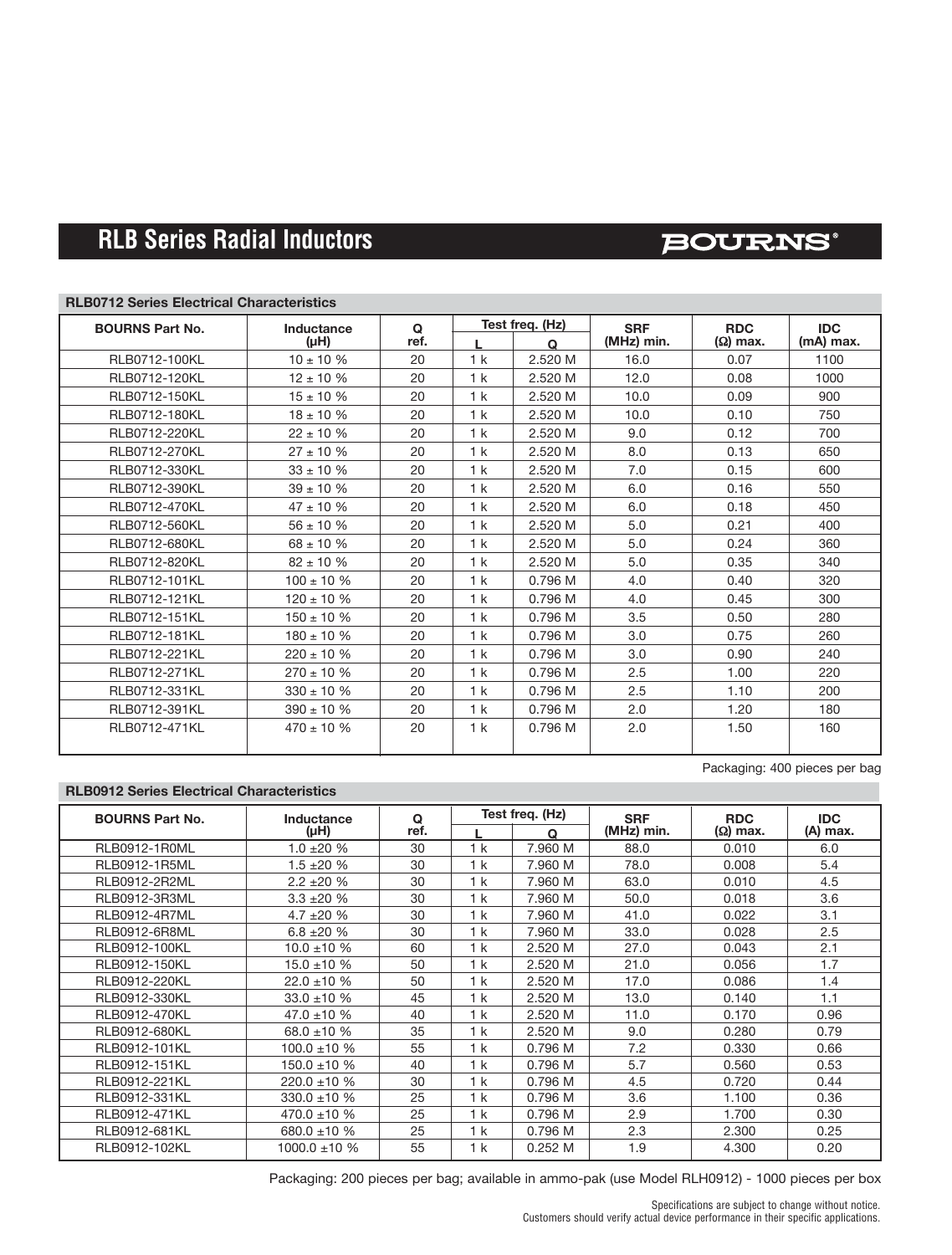## **BOURNS**®

### **RLB0914 Series Electrical Characteristics**

| <b>BOURNS Part No.</b> | Inductance<br>$(\mu H)$ | Q<br>ref. | Test freq. (MHz)<br>L, Q | <b>SRF</b><br>(MHz) min. | <b>RDC</b><br>$(\Omega)$ max. | <b>IDC</b><br>(A) max. |
|------------------------|-------------------------|-----------|--------------------------|--------------------------|-------------------------------|------------------------|
| RLB0914-3R3ML          | $3.3 \pm 20$ %          | 20        | 7.960                    | 70.0                     | 0.027                         | 3.60                   |
| <b>RLB0914-4R7ML</b>   | $4.7 \pm 20 \%$         | 20        | 7.960                    | 50.0                     | 0.033                         | 3.20                   |
| RLB0914-6R8ML          | $6.8 \pm 20 \%$         | 20        | 7.960                    | 30.0                     | 0.039                         | 3.00                   |
| RLB0914-100KL          | $10.0 \pm 10 \%$        | 50        | 2.520                    | 20.0                     | 0.048                         | 2.70                   |
| RLB0914-120KL          | $12.0 \pm 10 \%$        | 50        | 2.520                    | 15.0                     | 0.055                         | 2.50                   |
| RLB0914-150KL          | $15.0 \pm 10 \%$        | 50        | 2.520                    | 10.0                     | 0.060                         | 2.40                   |
| RLB0914-180KL          | $18.0 \pm 10 \%$        | 40        | 2.520                    | 9.5                      | 0.065                         | 2.30                   |
| RLB0914-220KL          | $22.0 \pm 10 \%$        | 40        | 2.520                    | 9.0                      | 0.090                         | 1.90                   |
| RLB0914-270KL          | $27.0 \pm 10 \%$        | 40        | 2.520                    | 8.5                      | 0.110                         | 1.80                   |
| RLB0914-330KL          | $33.0 \pm 10$ %         | 40        | 2.520                    | 8.0                      | 0.120                         | 1.70                   |
| RLB0914-390KL          | $39.0 \pm 10 \%$        | 30        | 2.520                    | 7.0                      | 0.130                         | 1.60                   |
| RLB0914-470KL          | $47.0 \pm 10 \%$        | 30        | 2.520                    | 6.0                      | 0.140                         | 1.50                   |
| RLB0914-560KL          | $56.0 \pm 10 \%$        | 30        | 2.520                    | 5.0                      | 0.200                         | 1.30                   |
| RLB0914-680KL          | $68.0 \pm 10 \%$        | 30        | 2.520                    | 4.5                      | 0.210                         | 1.20                   |
| RLB0914-820KL          | $82.0 \pm 10 \%$        | 30        | 2.520                    | 4.0                      | 0.230                         | 1.10                   |
| RLB0914-101KL          | $100.0 \pm 10 %$        | 30        | 0.796                    | 3.5                      | 0.280                         | 1.00                   |
| RLB0914-121KL          | $120.0 \pm 10 \%$       | 30        | 0.796                    | 3.0                      | 0.320                         | 0.90                   |
| RLB0914-151KL          | $150.0 \pm 10$ %        | 30        | 0.796                    | 2.8                      | 0.370                         | 0.80                   |
| RLB0914-181KL          | $180.0 \pm 10 \%$       | 30        | 0.796                    | 2.6                      | 0.540                         | 0.75                   |
| RLB0914-221KL          | $220.0 \pm 10 \%$       | 20        | 0.796                    | 2.4                      | 0.600                         | 0.70                   |
| RLB0914-271KL          | $270.0 \pm 10 \%$       | 20        | 0.796                    | 2.2                      | 0.680                         | 0.65                   |
| RLB0914-331KL          | $330.0 \pm 10 \%$       | 20        | 0.796                    | 2.0                      | 0.760                         | 0.60                   |
| RLB0914-391KL          | $390.0 \pm 10$ %        | 20        | 0.796                    | 1.9                      | 0.850                         | 0.55                   |
| RLB0914-471KL          | $470.0 \pm 10 \%$       | 20        | 0.796                    | 1.8                      | 1.300                         | 0.50                   |
| RLB0914-561KL          | $560.0 \pm 10 \%$       | 20        | 0.796                    | 1.7                      | 1.400                         | 0.45                   |
| RLB0914-681KL          | 680.0 $\pm$ 10 %        | 20        | 0.796                    | 1.6                      | 1.600                         | 0.40                   |
| RLB0914-821KL          | $820.0 \pm 10 \%$       | 20        | 0.796                    | 1.5                      | 1.800                         | 0.35                   |
| RLB0914-102KL          | $1000.0 \pm 10 %$       | 40        | 0.252                    | 1.3                      | 2.100                         | 0.30                   |

Packaging: 200 pieces per bag